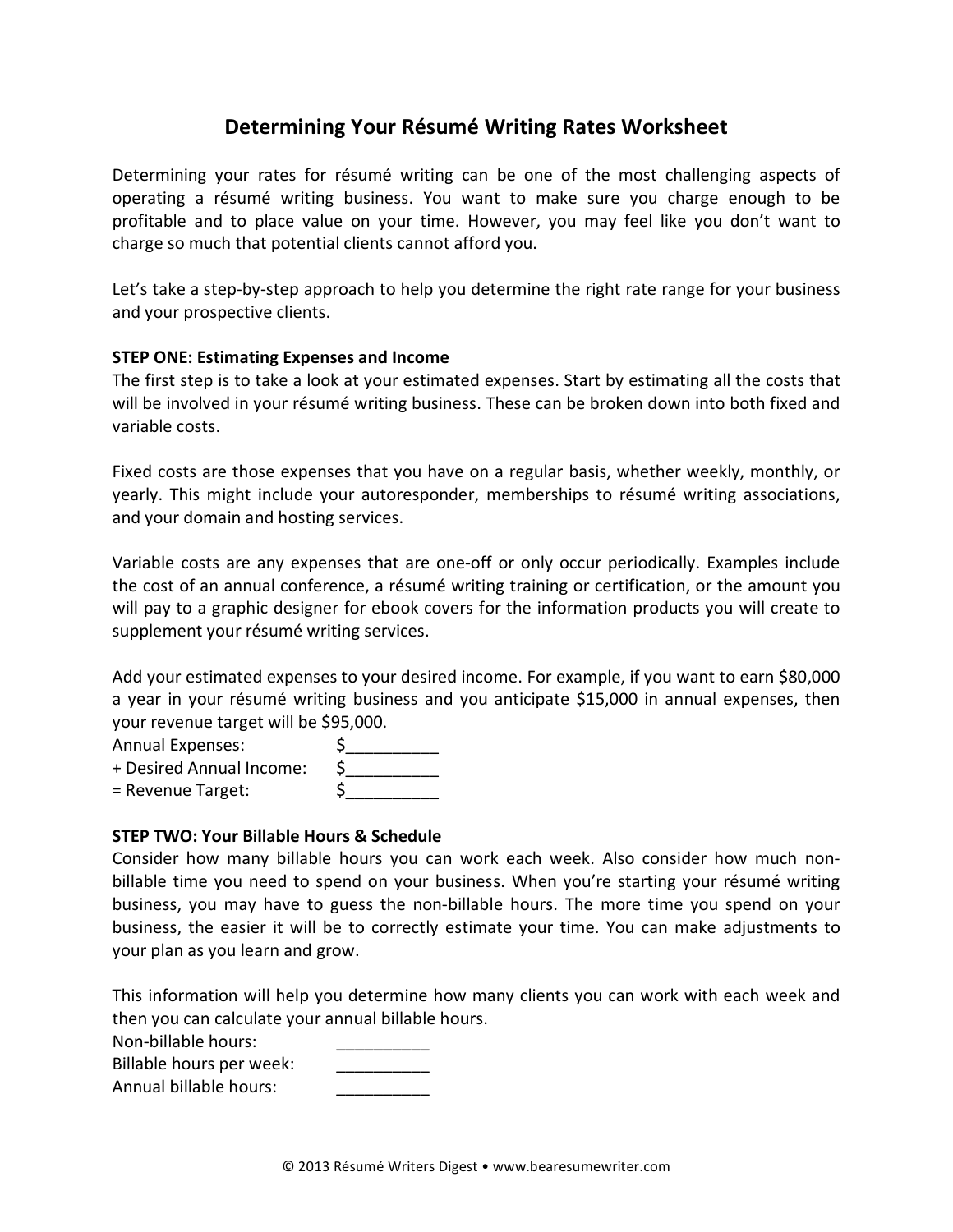Don't forget to include vacations into your estimate. For example, if you normally vacation four weeks out of the year, then your billable hours will be multiplied by 48 weeks. Here's a working example: If you have 25 hours available for billing each week, and multiply that by  $48 -$  that gives you 1,200 billable hours each year.

#### **STEP THREE: Calculating Your Hourly Rate**

While most résumé writers bill by the project (flat rate), often that quote is based on your hourly rate times the estimated number of hours the project will require. Your hourly rate can help you price your résumé packages.

Calculating your hourly rate is easy  $-$  you already have all the information you need. Simply divide your total annual revenue (the sum of your desired income and your expenses) by the number of billable hours you have available each year.

Example, \$95,000 divided by 1,200 billable hours gives you an hourly rate of \$79.

| <b>Annual Revenue:</b>   |  |
|--------------------------|--|
| / Annual Billable Hours: |  |
| $=$ Hourly Rate:         |  |

## **Putting It All Together**

You can now use your hourly rate to create:

- An hourly rate for phone consultations or coaching
- $\cdot$  Your package rates
- A basis for quotes for résumé updates and other "non-package" services

For example, if your hourly rate is \$79, and you spend an average of six hours on a client package, your typical charge for a résumé and cover letter might be around \$474.

If a client comes back to you for a résumé update, you can either choose to charge your hourly rate (and bill only for the time spent on the project), or you can quote a flat fee (again, multiplying your hourly rate times the expected amount of time to complete the project).

You can also adjust your hourly rate and quotes based on several factors. One of the things to consider is what other résumé writers charge. According to the results of the 2012 Résumé *Writers' Digest Annual Industry Survey,* the average amount charged for a résumé and cover letter is \$491.28, based on an hourly rate of \$90.71. This is down slightly from the 2011 survey, in which survey respondents reported an average résumé sale of \$511, based on a rate of \$83/hour.

Your rates may also depend on the type of client you are targeting. Clients who expect a high level of personalized service expect to pay more for that attention. How you price  $-$  and position — your résumé services is influenced by the type of client you wish to attract.